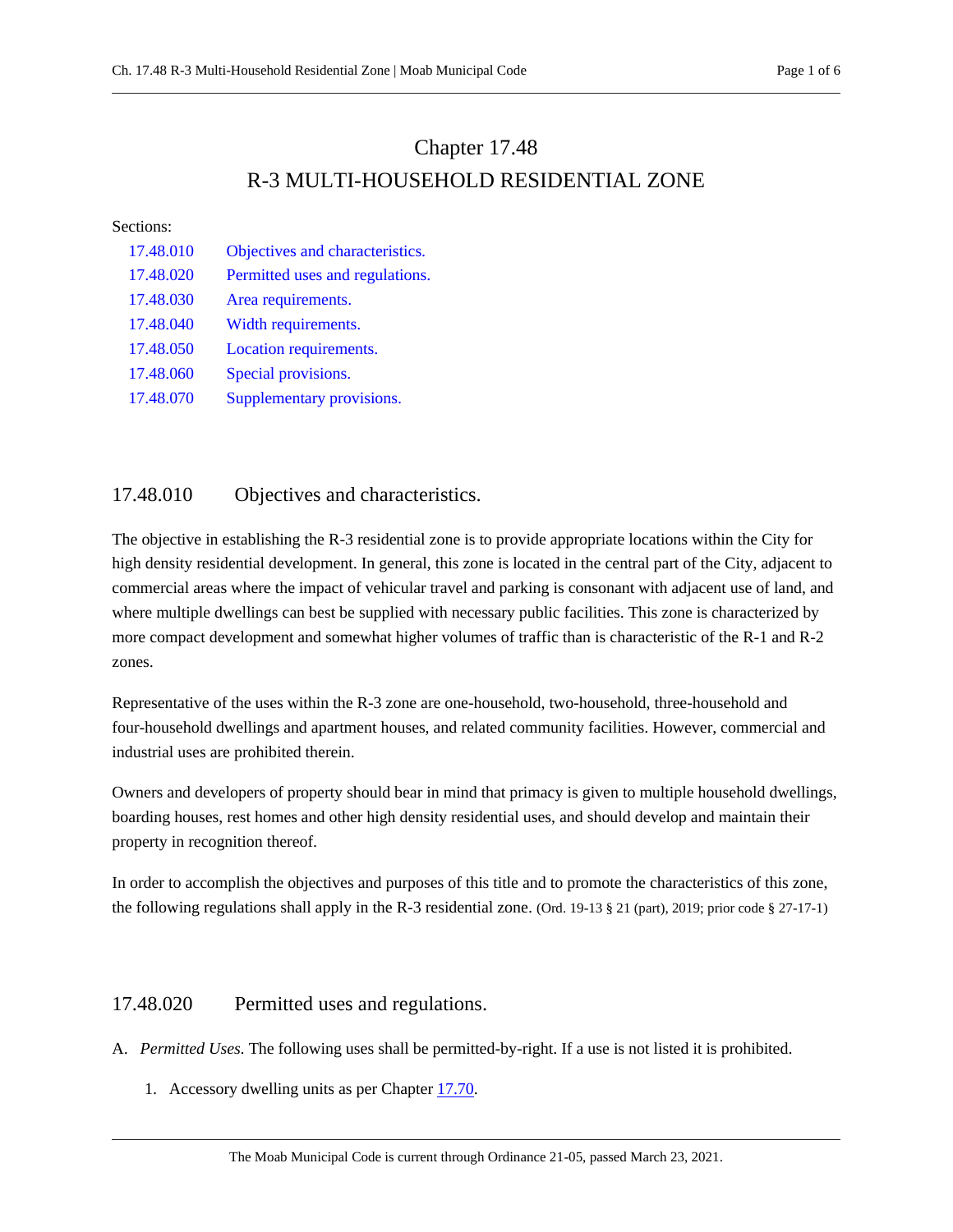#### 2. Agriculture.

- 3. Day care. Day care shall be permitted to operate subject to the following standards:
	- a. City of Moab business license is required.
	- b. A valid day care license or certificate as issued by the State of Utah is required.
	- c. Applicants for a City business license shall submit a conceptual site plan that indicates:
		- i. Ingress and egress to the property;
		- ii. Drop off/pick up areas;
		- iii. Traffic circulation;
		- iv. Off-street parking (single-household residence plus space for each FTE staff member);
		- v. Landscaping;
		- vi. Buffering or separation from dissimilar uses;
		- vii. Open space for older kids.
	- d. Compliance with all applicable City regulations regarding noise, odor and glare.
- 4. Foster care homes.
- 5. Group homes.
	- a. Such homes must be licensed by the State of Utah.

b. All exterior aspects of a group home, including its scale and off-street parking configuration, shall conform with the requirements of the R-3 zone.

c. Such homes shall provide off-street parking pursuant to Section[s 17.09.210](https://moab.municipal.codes/Code/17.09.210) throug[h 17.09.340.](https://moab.municipal.codes/Code/17.09.340)

d. Such homes may provide living arrangements for not more than sixteen residents per home (excluding supervisory personnel).

6. Home occupations subject to the requirements set forth in Section [5.80.050.](https://moab.municipal.codes/Code/5.80.050)

7. Multi-household dwellings. Developments consisting of seven or more multi-household units shall be subject to the following additional requirements:

a. *Access.* Vehicular access shall be provided to the property in such a way that it does not impede traffic patterns on adjacent streets.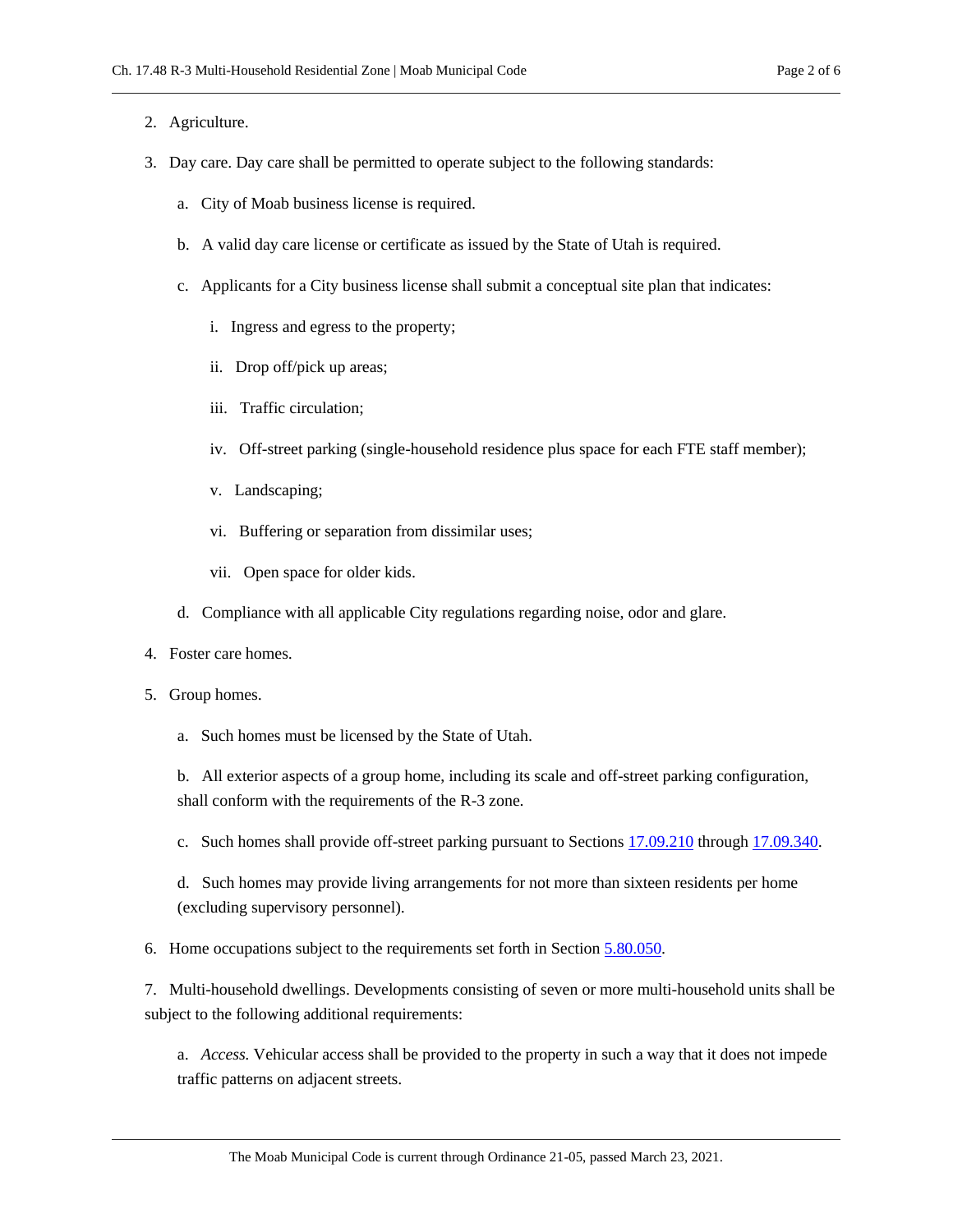b. *Parking.* Off-street parking shall be designed in such a way as to allow vehicles to pull forward into the on-street traffic flow.

c. *Garages or Carports.* If provided, garages and carports shall not be located in the front yard and shall be set back from the front wall of the principal structure at least fifteen feet or be accessed from the rear or side of the property.

d. *Landscaping.* All off-street parking shall be landscaped and buffered from adjacent uses. A minimum of fifteen percent of the interior of the parking area shall be landscaped to provide shade and break up the expanse of asphalt.

e. *Buffering.* All adjacent uses shall be buffered by a distance of not less than fifteen feet and contain berms, shrubs, and other plantings. Buffering may be combined with screens, fences and hedges.

f. Apartments and court apartments shall designate an open space/recreation area that is a minimum of two hundred square feet in size to be developed into recreation, play or landscaped areas. The requirement can be met with the construction of a recreation room ("rec room") or club house of a similarly sized area that can be used for residents and their guests for recreation/social activities and/or relaxation.

- g. The allowed number of multi-household units shall be determined by Section [17.48.030.](#page-3-0)
- 8. One-household dwellings and accessory uses.

9. Places of worship. All places of worship shall be subject to the regulations established by Utah State Code Annotated ("UCA"). The Planning Department, in accordance with Chapter [17.67,](https://moab.municipal.codes/Code/17.67) shall receive a complete site plan which demonstrates that:

- a. Traffic impacts are minimized so that on-street vehicle flows will not be impeded.
- b. Noise, odor, and glare is contained on the property.

c. Landscaping shall be completed in accordance with the provisions located in Section[s 17.09.360](https://moab.municipal.codes/Code/17.09.360) (Landscaping – Required) and [17.09.370](https://moab.municipal.codes/Code/17.09.370) (Landscaping – Specifications generally). A minimum of fifteen percent of the interior of the parking areas must be landscaped. Trees shall be utilized to provide shade for vehicles and must be of a sufficient size and placement to provide shade to forty percent of the parking area within three years.

d. Possible impacts on adjacent streets, sidewalks, and bike/pedestrian routes have been identified and reduced to minimum levels.

- e. Adequate parking for the intended use is provided.
- 10. Planned unit developments subject to the requirements set forth in Chapte[r 17.66.](https://moab.municipal.codes/Code/17.66)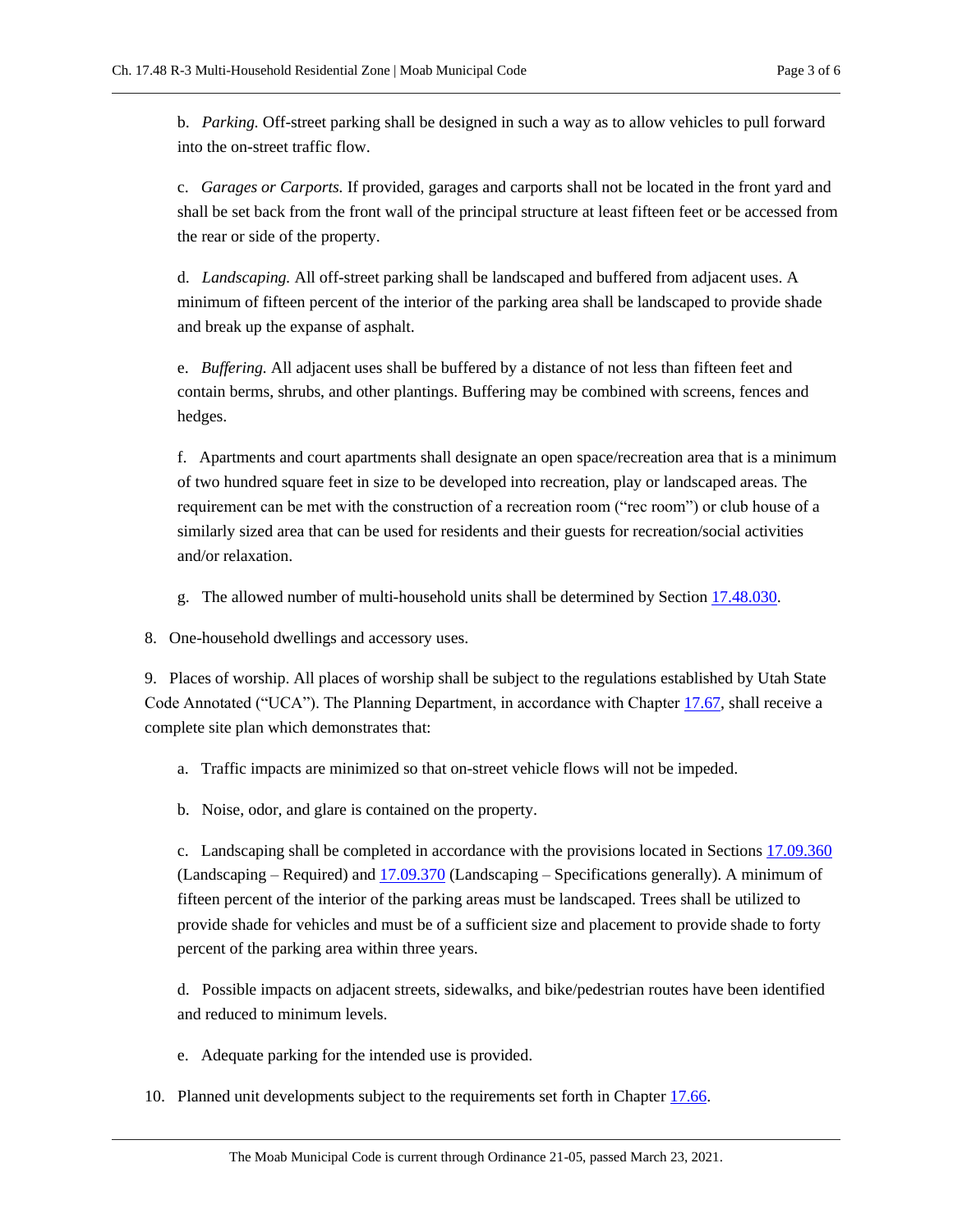11. Public facilities. This type of use shall be allowed in compliance with the following standards:

a. The proposed use shall be situated on a tract of land sufficient in size to provide for the activities of the use as well as required landscaping, off-street parking, and trails;

b. Landscaping, screening, and fencing shall be installed and maintained to mitigate impacts on surrounding residential uses;

c. Parking areas shall be an all-weather surface such as concrete, asphalt or sealed gravel that will not generate dust or deposit gravel on paved roadways;

d. Compliance with all applicable City regulations regarding noise, odor and glare;

e. Outside storage of equipment, materials, and supplies shall be contained and located within a building or a sight obscuring fence;

f. The use shall demonstrate that there is a benefit to the neighborhood or community;

g. The proposed use shall not generate traffic in excess of the level of traffic associated with the number of residential dwellings that could be permitted on the parcel.

12. Public libraries.

13. Public parks and public recreation buildings.

14. Schools. All schools shall be subject to the regulations established by Utah State Code Annotated. The City, in accordance with Chapter [17.67,](https://moab.municipal.codes/Code/17.67) shall receive a complete site plan showing that:

a. Traffic impacts are minimized so that on-street vehicle flows will not be impeded.

b. Possible impacts to adjacent streets, sidewalks, and bike/pedestrian routes have been identified and reduced to minimum levels.

15. Two-household dwellings and accessory uses. (Ord. 19-13 § 21 (part), 2019; Ord. 18-01 (part), 2018: Ord. 12-05 (part), 2012; prior code § 27-17-2)

## <span id="page-3-0"></span>17.48.030 Area requirements.

An area of not less than five thousand square feet shall be provided and maintained for each one-household dwelling and two-household dwellings. All other multi-household development shall provide a minimum of two thousand square feet per unit for three-household dwellings and above. Schools, churches, boarding houses and other main buildings shall have a building site area in which the area of the building is equal to or less than twenty percent of the total parcel size area.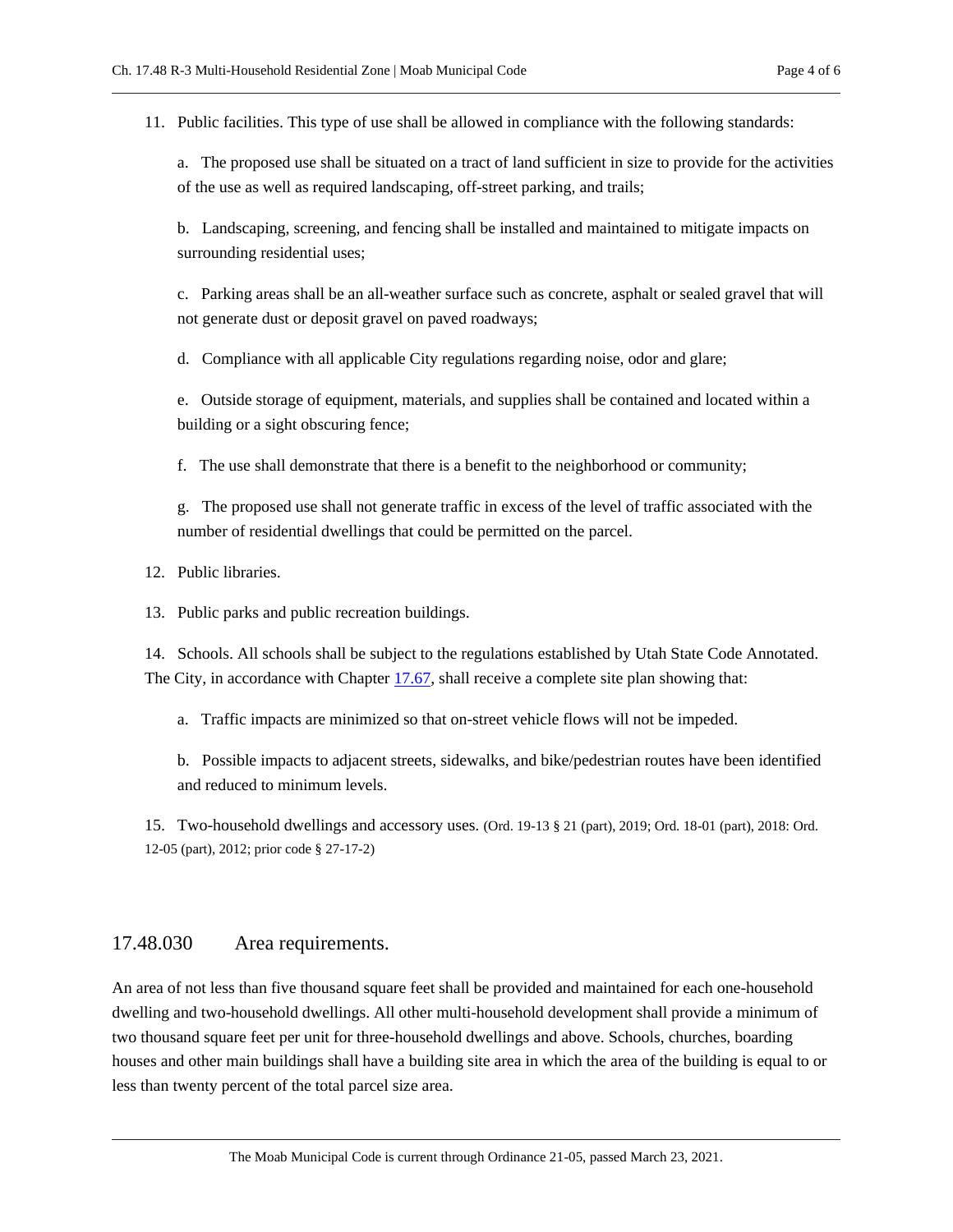An area of not less than three acres shall be provided and maintained for each planned unit development, except that there shall be no area requirements for additions to an approved planned unit development. (Ord. 19-13 § 21 (part), 2019; Ord. 13-01 (part), 2013: Ord. 97-04, 1997: prior code § 27-17-3)

## <span id="page-4-0"></span>17.48.040 Width requirements.

The minimum width of any building site for a one-household dwelling or other buildings shall be fifty linear feet measured at a distance twenty-five feet back from the front lot line. (Ord. 19-13 § 21 (part), 2019; Ord. 13-01 (part), 2013: Ord. 11-15 (part), 2011; prior code § 27-17-4)

### <span id="page-4-1"></span>17.48.050 Location requirements.

A. *Front Setback.* The minimum front setback for main buildings shall be fifteen feet. No accessory building shall be constructed on a lot prior to the main building.

B. *Side Setback.* The minimum side setback for any dwelling or any other main building shall be seven feet; provided, that the minimum distance between dwellings located on the same or adjoining lots shall be more than ten feet. On corner lots, the side yard that faces on a street shall be not less than twelve feet.

C. *Rear Setback.* The minimum rear setback for any main building shall be twelve feet.

D. The minimum side setback for accessory buildings on interior and corner lots is listed in Section [17.09.560,](https://moab.municipal.codes/Code/17.09.560) Accessory use or structure. (Ord. 19-13 §§ 12, 13, 2019; Ord. 13-01 (part), 2013: Ord. 10-14 (part), 2010; prior code § 27-17-5)

## <span id="page-4-2"></span>17.48.060 Special provisions.

The following special provisions shall apply in this zone in order to protect its essential characteristics and to promote the purpose of this title:

A. The ground floor area of the primary dwelling shall be at least five hundred square feet.

B. The maximum permitted density of planned unit developments shall be ten units per acre of land contained within the development. (Ord. 18-01 (part), 2018: prior code § 27-17-6)